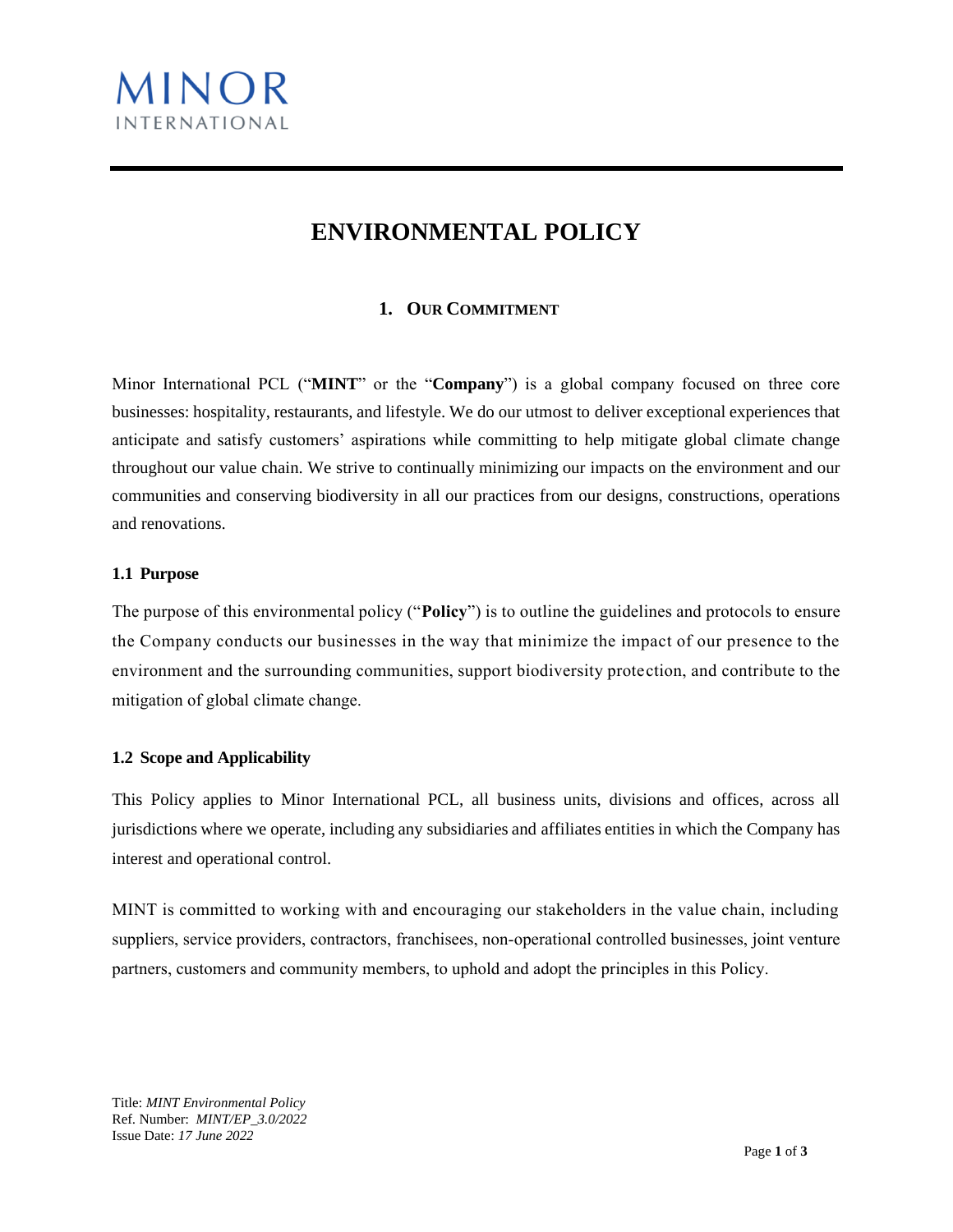

### **2. ENVIRONMENTAL POLICY**

MINT pledges to become Net-zero Carbon organization by 2050 by reviewing our carbon inventory of scope 1, 2 and 3, implementing 4R approach – Reduce, Reuse, Recycle, Replace and offsetting residue carbon by:

- Responsibly source and replace existing raw materials and products; where applicable, with more environmental-friendly options
- Optimize consumption of natural resources like raw materials, water and energy including efficiency improvement
- Responsibly manage environmental discharges e.g. wastewater effluent, greenhouse gas and air emissions and waste disposal
- Promote environmental-friendly or green initiatives including renewable energy, where applicable, in our value chain
- Commit to ending deforestation and conserving on-land and below-water biodiversity where we operate. We also offer guests and communities involvements in such efforts.
- Establish, implement action plans and monitor the environmental impacts with  $3<sup>rd</sup>$ -party verified targets to ensure that all the above are achieved and continually improved
- Provide training on environmental conservation and practices to relevant team members and stakeholders in value chain to ensure the achievement of company environmental goals and targets
- Comply with relevant environmental legal requirements and other relevant requirements

## **3. RELATED DOCUMENTS**

- 1 MINT Team Members Code of Conduct
- 2 MINT Business Partners Code of Conduct

Title: *MINT Environmental Policy*  Ref. Number: *MINT/EP\_3.0/2022*  Issue Date: *17 June 2022*